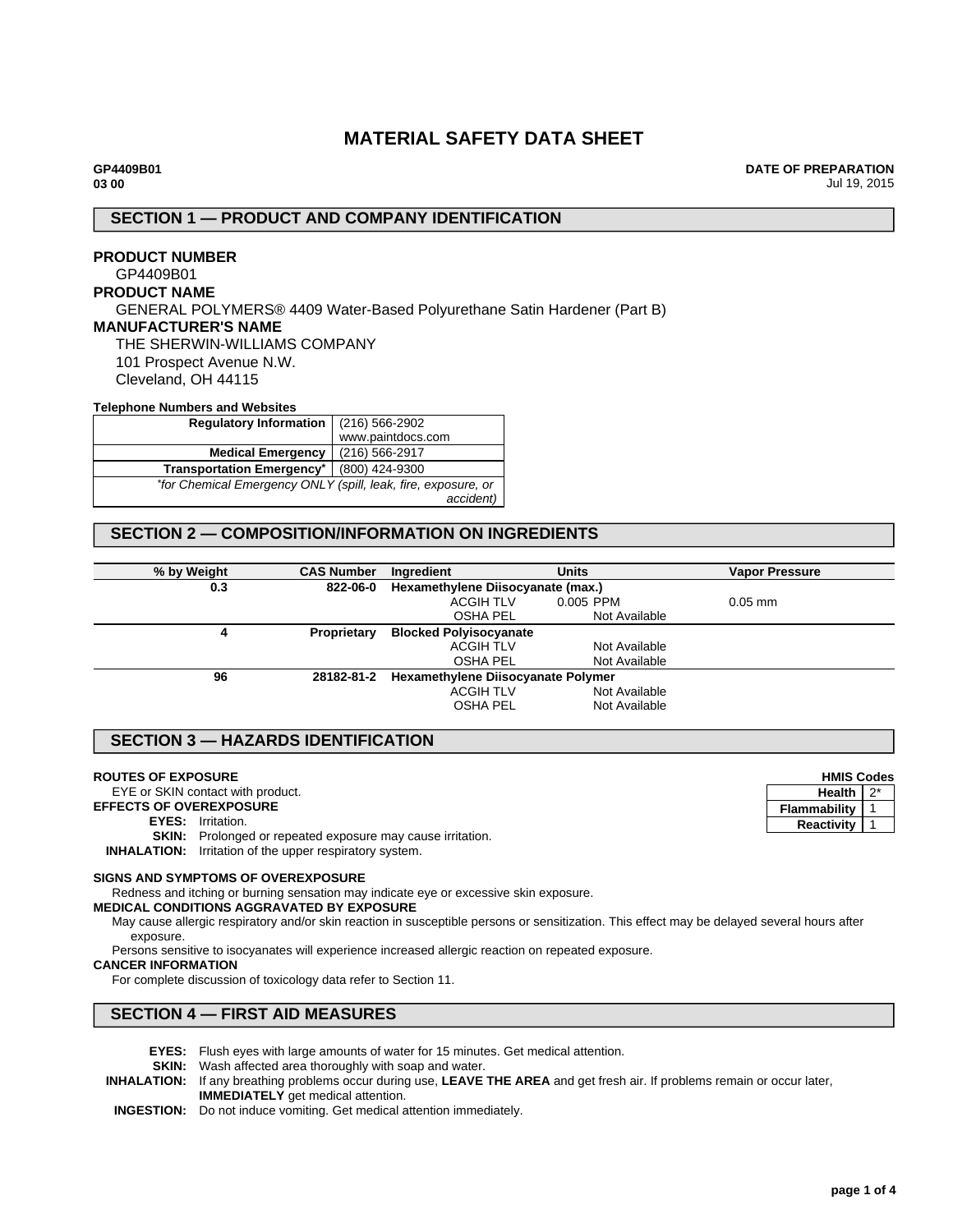## **SECTION 5 — FIRE FIGHTING MEASURES**

**LEL**

#### **FLASH POINT**

> 200 °F PMCC

Not

#### Not Applicable Applicable Not Applicable

**UEL**

#### **EXTINGUISHING MEDIA**

## Carbon Dioxide, Dry Chemical, Foam

## **UNUSUAL FIRE AND EXPLOSION HAZARDS**

Closed containers may explode (due to the build-up of pressure) when exposed to extreme heat.

During emergency conditions overexposure to decomposition products may cause a health hazard. Symptoms may not be immediately apparent. Obtain medical attention.

#### **SPECIAL FIRE FIGHTING PROCEDURES**

Full protective equipment including self-contained breathing apparatus should be used.

Water spray may be ineffective. If water is used, fog nozzles are preferable. Water may be used to cool closed containers to prevent pressure build-up and possible autoignition or explosion when exposed to extreme heat.

**FLAMMABILITY CLASSIFICATION**

## **SECTION 6 — ACCIDENTAL RELEASE MEASURES**

#### **STEPS TO BE TAKEN IN CASE MATERIAL IS RELEASED OR SPILLED**

All personnel in the area should be protected as in Section 8.

Cover spill with absorbent material. Deactivate spilled material with a 10% ammonium hydroxide solution (household ammonia). After 10 minutes, collect in open containers and add more ammonia. Cover loosely. Wash spill area with soap and water.

## **SECTION 7 — HANDLING AND STORAGE**

#### **STORAGE CATEGORY**

DOL Storage Class IIIB

#### **PRECAUTIONS TO BE TAKEN IN HANDLING AND STORAGE**

Keep container closed when not in use. Transfer only to approved containers with complete and appropriate labeling. Do not take internally. Keep out of the reach of children.

## **SECTION 8 — EXPOSURE CONTROLS/PERSONAL PROTECTION**

#### **PRECAUTIONS TO BE TAKEN IN USE**

**NO PERSON SHOULD USE THIS PRODUCT, OR BE IN THE AREA WHERE IT IS BEING USED, IF THEY HAVE CHRONIC (LONG-TERM) LUNG OR BREATHING PROBLEMS OR IF THEY EVER HAD A REACTION TO ISOCYANATES.**

Use only with adequate ventilation.

Avoid contact with skin and eyes. Avoid breathing vapor and spray mist.

Wash hands after using.

This coating may contain materials classified as nuisance particulates (listed "as Dust" in Section 2) which may be present at hazardous levels only during sanding or abrading of the dried film. If no specific dusts are listed in Section 2, the applicable limits for nuisance dusts are ACGIH TLV 10 mg/m3 (total dust), 3 mg/m3 (respirable fraction), OSHA PEL 15 mg/m3 (total dust), 5 mg/m3 (respirable fraction).

#### **VENTILATION**

Local exhaust preferable. General exhaust acceptable if the exposure to materials in Section 2 is maintained below applicable exposure limits. Refer to OSHA Standards 1910.94, 1910.107, 1910.108.

#### **RESPIRATORY PROTECTION**

Where overspray is present, a positive pressure air supplied respirator (TC19C NIOSH/MSHA approved) should be worn. If unavailable, a properly fitted organic vapor/particulate respirator approved by NIOSH/MSHA for protection against materials in Section 2 may be effective. Follow respirator manufacturers directions for use. Wear the respirator for the whole time of spraying and until all vapors and mists are gone. **NO PERSONS SHOULD BE ALLOWED IN THE AREA WHERE THIS PRODUCT IS BEING USED UNLESS EQUIPPED WITH THE SAME RESPIRATOR PROTECTION RECOMMENDED FOR THE PAINTERS.**

When sanding or abrading the dried film, wear a dust/mist respirator approved by NIOSH/MSHA for dust which may be generated from this product, underlying paint, or the abrasive.

#### **PROTECTIVE GLOVES**

To prevent skin contact, wear gloves which are recommended by glove supplier for protection against materials in Section 2. **EYE PROTECTION**

## Wear safety spectacles with unperforated sideshields.

**OTHER PROTECTIVE EQUIPMENT**

Use barrier cream on exposed skin.

#### **OTHER PRECAUTIONS**

This product must be mixed with other components before use. Before opening the packages, READ AND FOLLOW WARNING LABELS ON ALL COMPONENTS.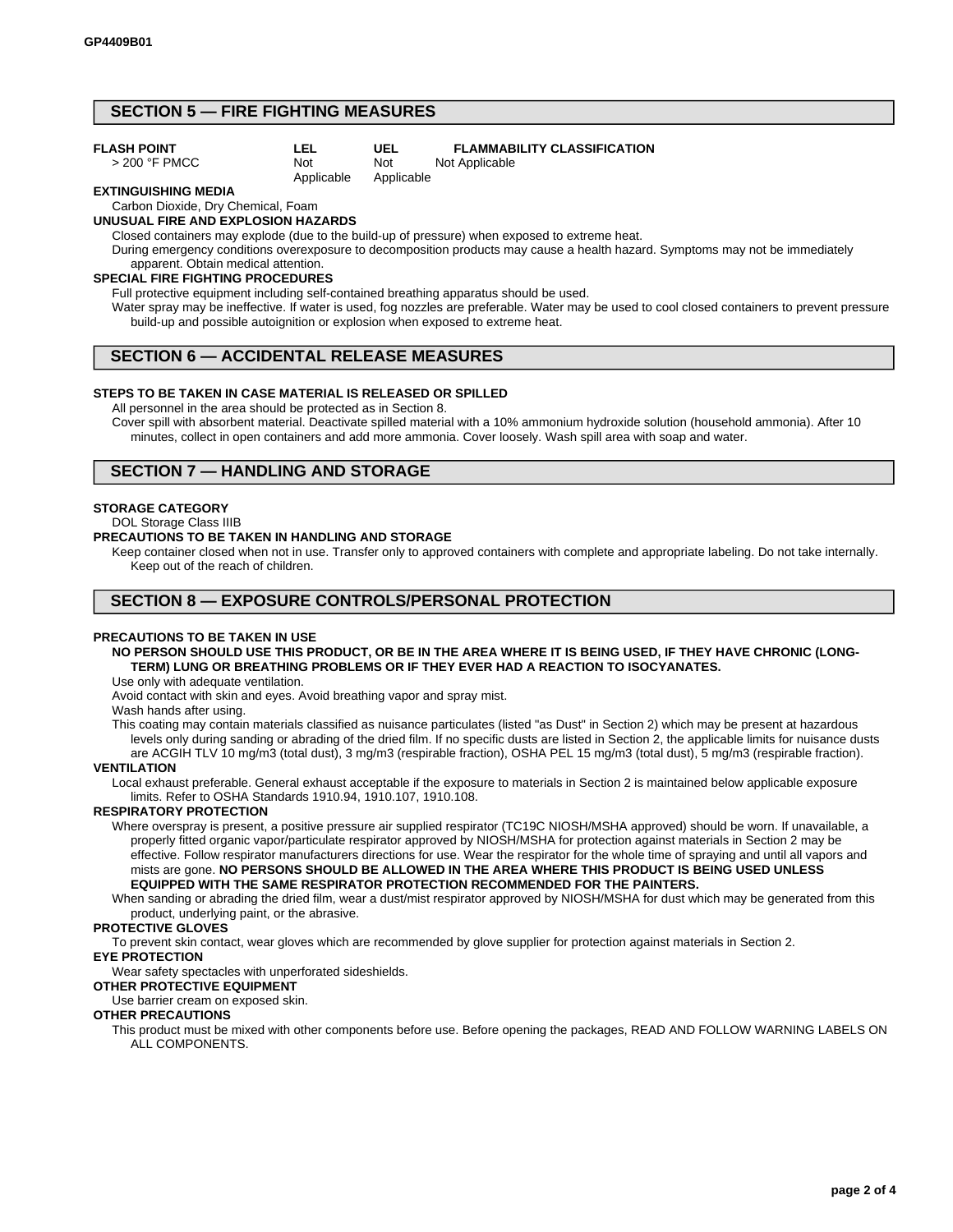## **SECTION 9 — PHYSICAL AND CHEMICAL PROPERTIES**

| <b>PRODUCT WEIGHT</b> 9.60 lb/gal<br><b>SPECIFIC GRAVITY</b>      | 1150 g/l<br>1.16                         |
|-------------------------------------------------------------------|------------------------------------------|
|                                                                   |                                          |
| <b>BOILING POINT</b>                                              | <b>Not</b>                               |
|                                                                   | Applicable                               |
| <b>MELTING POINT</b> Not Available                                |                                          |
| <b>VOLATILE VOLUME</b> 0%                                         |                                          |
| <b>EVAPORATION RATE</b> Not Available                             |                                          |
| <b>VAPOR DENSITY</b> Not Available                                |                                          |
| <b>SOLUBILITY IN WATER</b> Not Available                          |                                          |
| <b>VOLATILE ORGANIC COMPOUNDS (VOC Theoretical - As Packaged)</b> |                                          |
| $0.00$ lb/gal<br>0 g/l                                            | Less Water and Federally Exempt Solvents |
| $0.00$ lb/gal                                                     | 0 g/l Emitted VOC                        |
|                                                                   |                                          |

## **SECTION 10 — STABILITY AND REACTIVITY**

#### **STABILITY — Stable**

**CONDITIONS TO AVOID**

## None known.

**INCOMPATIBILITY**

Contamination with Water, Alcohols, Amines and other compounds which react with isocyanates, may result in dangerous pressure in, and possible bursting of, closed containers.

**HAZARDOUS DECOMPOSITION PRODUCTS**

#### By fire: Carbon Dioxide, Carbon Monoxide

**HAZARDOUS POLYMERIZATION**

Will not occur

## **SECTION 11 — TOXICOLOGICAL INFORMATION**

#### **CHRONIC HEALTH HAZARDS**

No ingredient in this product is an IARC, NTP or OSHA listed carcinogen.

#### **TOXICOLOGY DATA**

| CAS No.     | <b>Ingredient Name</b>                    |     |               |  |  |
|-------------|-------------------------------------------|-----|---------------|--|--|
| 822-06-0    | Hexamethylene Diisocyanate (max.)         |     |               |  |  |
|             | LC50 RAT                                  | 4HR | Not Available |  |  |
|             | LD50 RAT                                  |     | 738 mg/kg     |  |  |
| Proprietary | <b>Blocked Polyisocyanate</b>             |     |               |  |  |
|             | LC50 RAT                                  | 4HR | Not Available |  |  |
|             | LD50 RAT                                  |     | Not Available |  |  |
| 28182-81-2  | <b>Hexamethylene Diisocyanate Polymer</b> |     |               |  |  |
|             | LC50 RAT                                  | 4HR | Not Available |  |  |
|             | LD50 RAT                                  |     | Not Available |  |  |

## **SECTION 12 — ECOLOGICAL INFORMATION**

#### **ECOTOXICOLOGICAL INFORMATION**

No data available.

## **SECTION 13 — DISPOSAL CONSIDERATIONS**

#### **WASTE DISPOSAL METHOD**

Waste from this product is not hazardous as defined under the Resource Conservation and Recovery Act (RCRA) 40 CFR 261. Incinerate in approved facility. Do not incinerate closed container. Dispose of in accordance with Federal, State/Provincial, and Local regulations regarding pollution.

## **SECTION 14 — TRANSPORT INFORMATION**

Multi-modal shipping descriptions are provided for informational purposes and do not consider container sizes. The presence of a shipping description for a particular mode of transport (ocean, air, etc.), does not indicate that the product is packaged suitably for that mode of transport. All packaging must be reviewed for suitability prior to shipment, and compliance with the applicable regulations is the sole responsibility of the person offering the product for transport.

#### **US Ground (DOT)**

Not Regulated for Transportation.

**DOT (Dept of Transportation) Hazardous Substances & Reportable Quantities**

Hexamethylene 1,6-diisocyanate 100 lb RQ